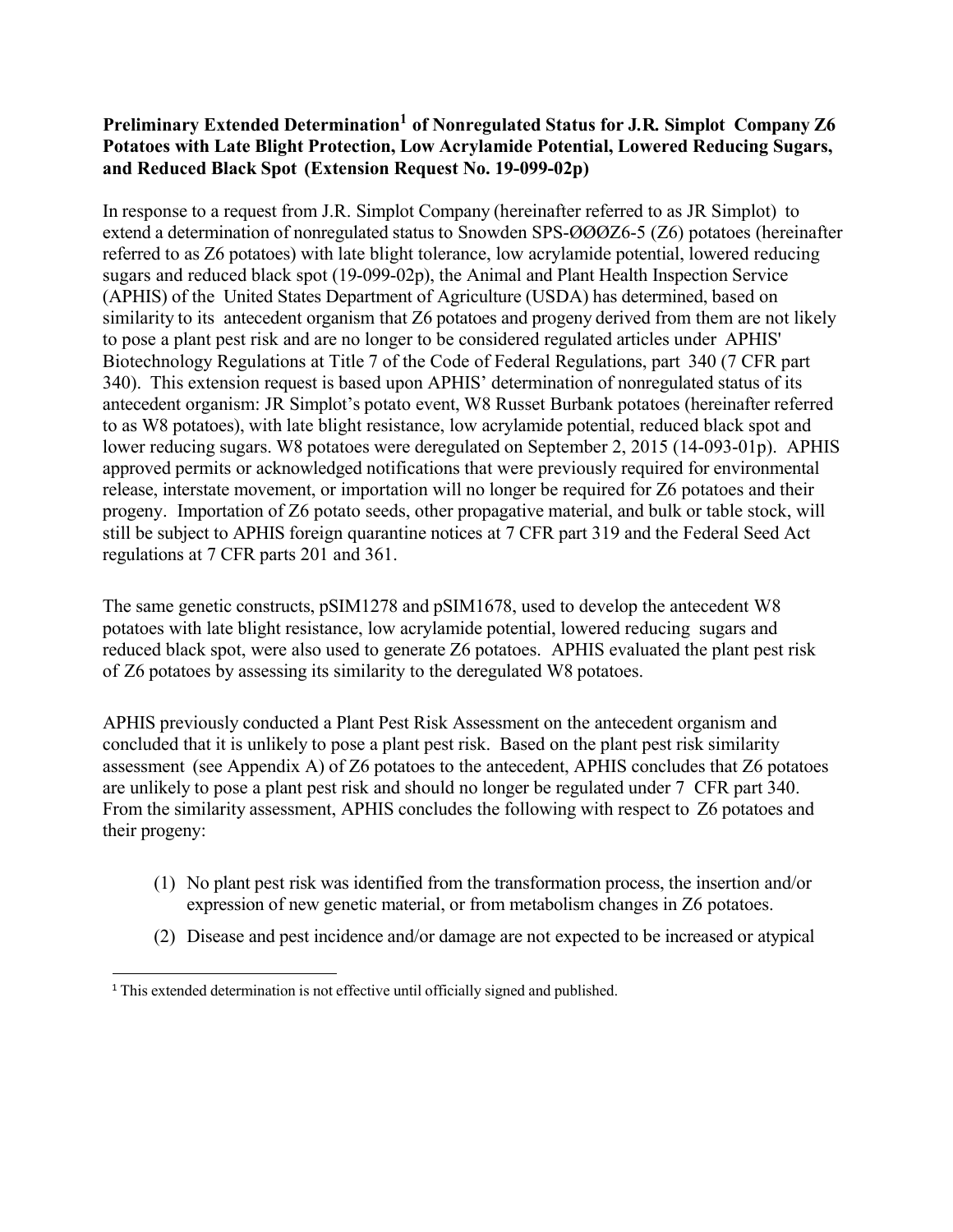in Z6 potatoes. No plant pest effects are expected on these or other agricultural products and no impacts are expected to APHIS pest control programs.

- (3) Based on an evaluation of the gene products, and their similarity to the antecedent, Z6 potatoes are unlikely to adversely impact nontarget organisms beneficial to agriculture.
- (4) Z6 potatoes are no more likely to become weedier or more difficult to control as a weed than the antecedents, which are not weedy.
- (5) Z6 potatoes are not likely to increase the weed risk potential of other species with which they can interbreed in the United States or its territories. Gene flow, hybridization and/or introgression of inserted genes from Z6 potatoes to other sexually compatible relatives with which it can interbreed is not likely to occur.
- (6) Significant changes to agricultural or cultivation practices (e.g. pesticide applications, tillage, irrigation, harvesting, etc.) from adoption of Z6 potatoes are not expected.
- (7) Horizontal gene transfer of the new genetic material inserted into the GE plant to other organisms is highly unlikely, and is not expected to lead directly or indirectly to disease, damage, injury or harm to plants, including the creation of new or more virulent pests, pathogens, or parasitic plants.

In addition to our findings that Z6 potatoes are unlikely to pose a plant pest risk, APHIS prepared a Record of Categorical Exclusion Determination for this action based on an Environmental Assessment completed for the antecedent W8 potatoes in 2014. Z6 potatoes will have no significant impacts, individually or collectively, on the quality of the human environment and will have no effect on federally listed threatened or endangered species, species proposed for listing, or their designated or proposed critical habitats.

Based on my review and consideration of all of the scientific and environmental data, analyses, information, and previous conclusions regarding the plant pest risk assessment for the antecedent organism, the plant pest risk similarity assessment, and record of categorical exclusion determination, and my knowledge and experience as APHIS' Deputy Administrator for Biotechnology Regulatory Services, I have determined and decided that this determination of nonregulated status of Z6 potatoes is the most scientifically sound and appropriate regulatory decision.

 $\frac{1}{2}$  ,  $\frac{1}{2}$  ,  $\frac{1}{2}$  ,  $\frac{1}{2}$  ,  $\frac{1}{2}$  ,  $\frac{1}{2}$  ,  $\frac{1}{2}$  ,  $\frac{1}{2}$  ,  $\frac{1}{2}$  ,  $\frac{1}{2}$  ,  $\frac{1}{2}$  ,  $\frac{1}{2}$  ,  $\frac{1}{2}$  ,  $\frac{1}{2}$  ,  $\frac{1}{2}$  ,  $\frac{1}{2}$  ,  $\frac{1}{2}$  ,  $\frac{1}{2}$  ,  $\frac{1$ 

Bernadette Juarez Date APHIS Deputy Administrator Biotechnology Regulatory Services Animal and Plant Health Inspection Service U.S. Department of Agriculture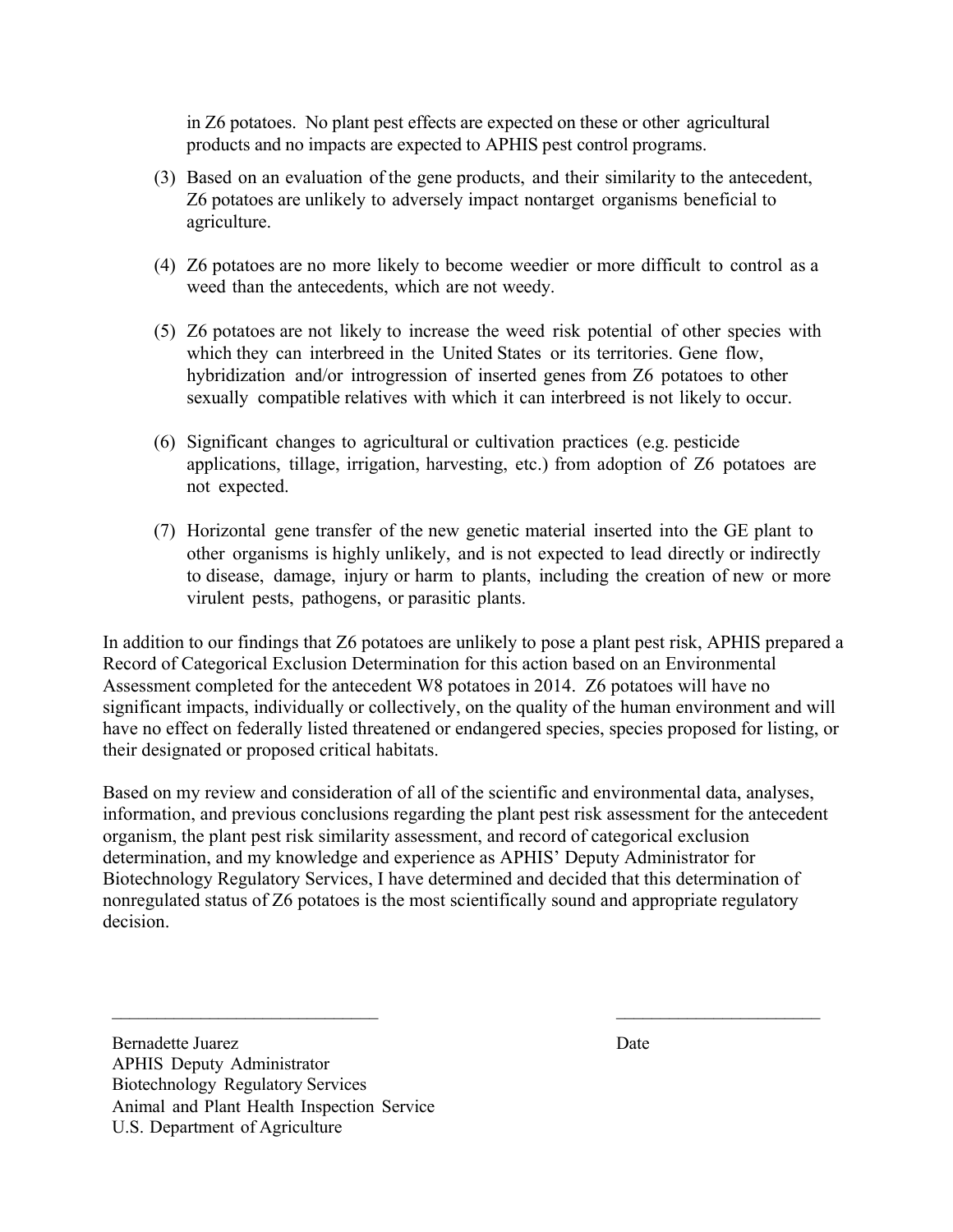# **Appendix A**

# **J.R. Simplot Company Request (19-099-02p) for Extension of Determination of Nonregulated Status of Z6 Potatoes with Late Blight Protection, Low Acrylamide Potential, Lowered Reducing Sugars and Reduced Black Spot**

# **OECD Unique Identifier: SPS-000Z6-5**

# **Plant Pest Risk Similarity Assessment**

**November 2019**

**Agency Contact Cindy Eck Biotechnology Regulatory Services 4700 River Road USDA, APHIS Riverdale, MD 20737 Fax: (301) 734-8669**

The U.S. Department of Agriculture (USDA) prohibits discrimination in all its programs and activities on the basis of race, color, national origin, sex, religion, age, disability, political beliefs, sexual orientation, or marital or family status. (Not all prohibited bases apply to all programs.) Persons with disabilities who require alternative means for communication of program information (Braille, large print, audiotape, etc.) should contact USDA'S TARGET Center at (202) 720–2600 (voice and TDD).

To file a complaint of discrimination, write USDA, Director, Office of Civil Rights, Room 326–W, Whitten Building, 1400 Independence Avenue, SW, Washington, DC 20250–9410 or call (202) 720–5964 (voice and TDD). USDA is an equal opportunity provider and employer.

Mention of companies or commercial products in this report does not imply recommendation or endorsement by the U.S. Department of Agriculture over others not mentioned. USDA neither guarantees nor warrants the standard of any product mentioned. Product names are mentioned solely to report factually on available data and to provide specific information.

This publication reports research involving pesticides. All uses of pesticides must be registered by appropriate State and/or Federal agencies before they can be recommended.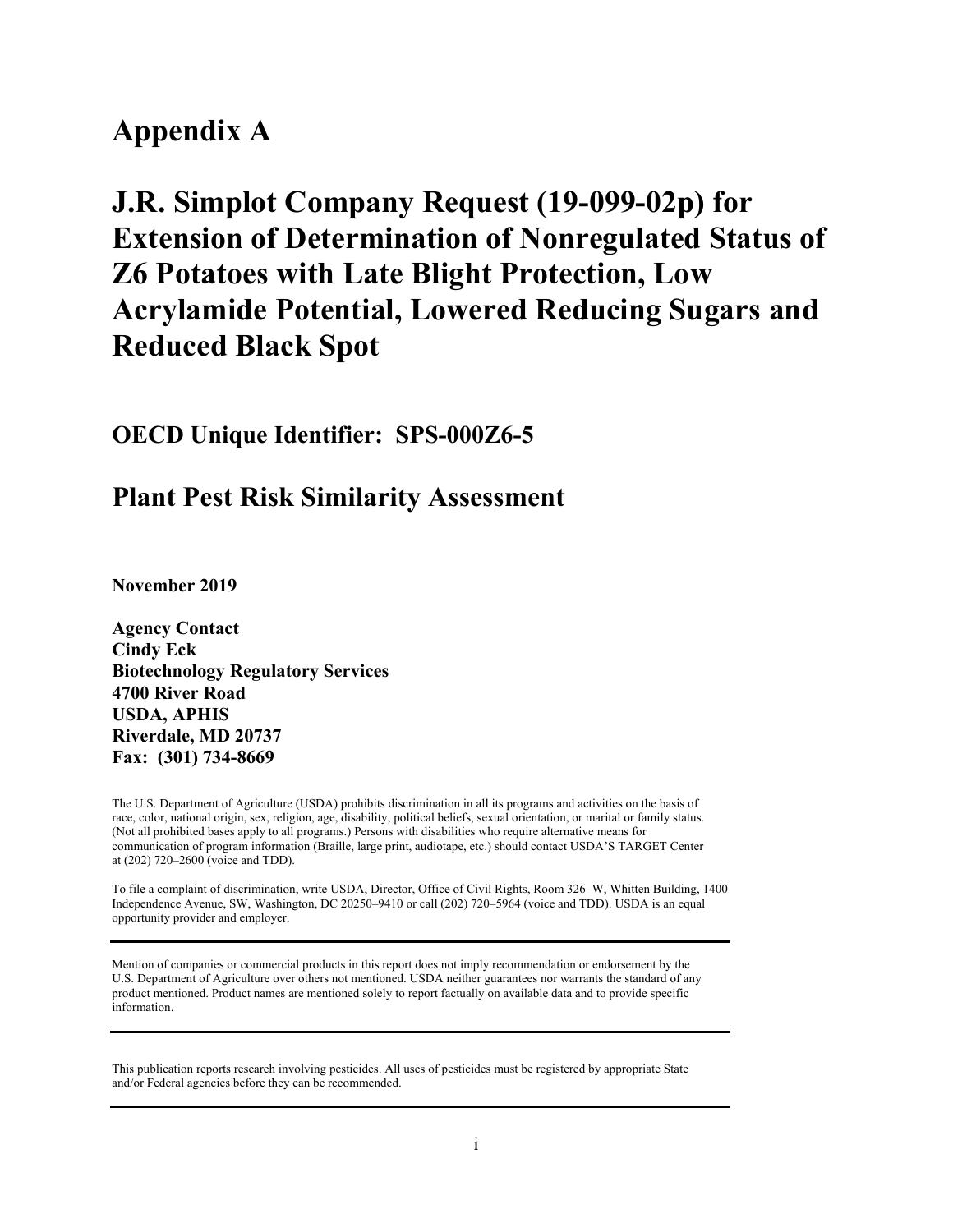# **TABLE OF CONTENTS**

| A <sub>1</sub> |                                                                                |  |
|----------------|--------------------------------------------------------------------------------|--|
| B.             |                                                                                |  |
| C.             | Description of Inserted Genetic Material, Its Inheritance and Expression, Gene |  |
| D.             |                                                                                |  |
| Ε.             |                                                                                |  |
| F.             |                                                                                |  |
| G.             | Potential Impacts on the Weediness of Any Other Plants with which the Z6       |  |
| Н.             |                                                                                |  |
| I.             | Potential Impacts from Transfer of Genetic Information to Organisms with which |  |
| J.             |                                                                                |  |
| Κ.             |                                                                                |  |
| L.             |                                                                                |  |
|                |                                                                                |  |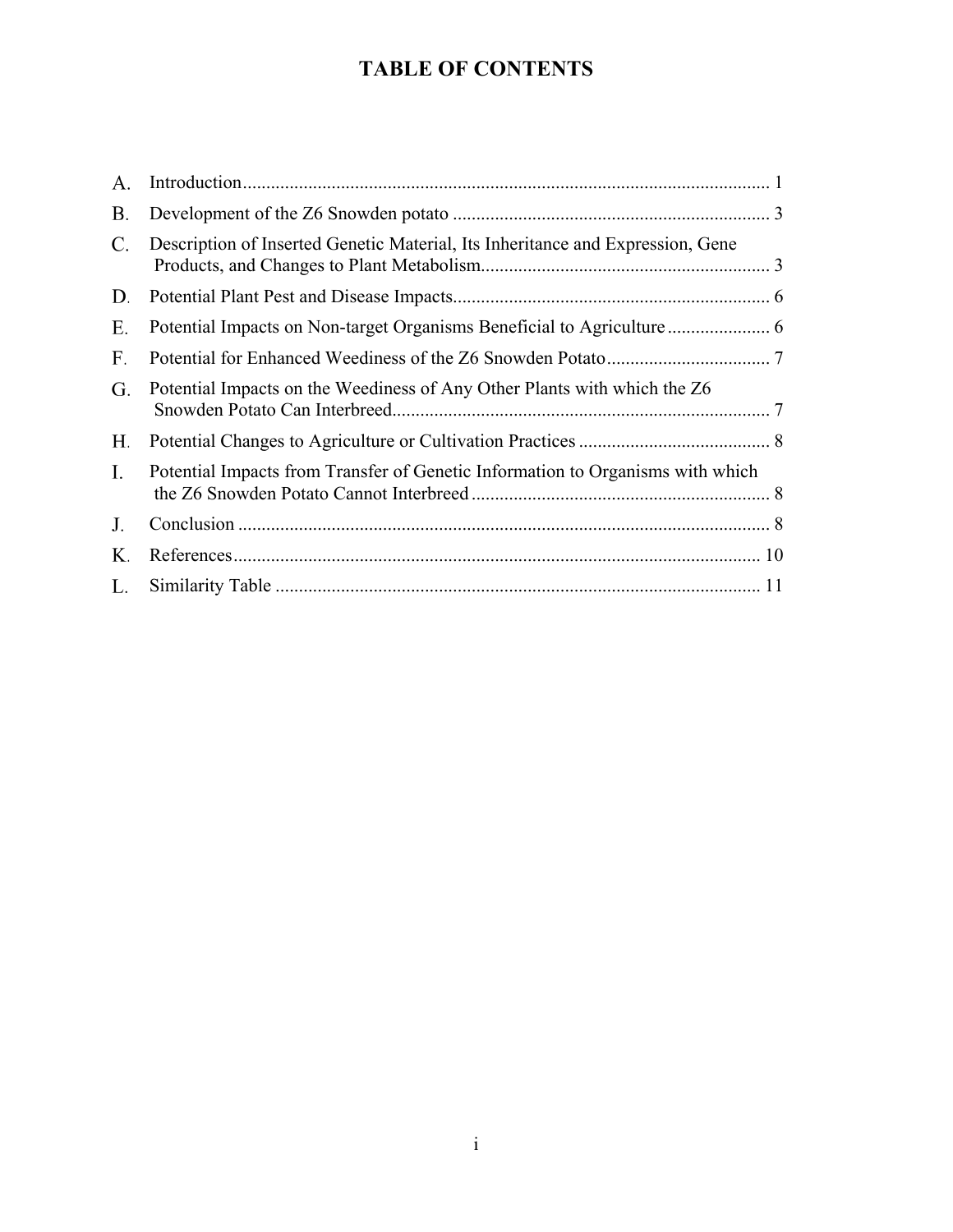# <span id="page-4-0"></span>**Introduction**

The Animal and Plant Health Inspection Service (APHIS) of the United States Department Agriculture (USDA) has received an extension request (19-099-02p) from the J.R. Simplot Company (hereafter referred to as JR Simplot). In accordance with §340.6(e)(2), JR Simplot requests that APHIS extend the nonregulated status for the antecedent W8 potatoes with late blight resistance, low acrylamide potential, lowered reducing sugars and reduced black spot potatoes to the genetically engineered (GE) Z6 potato event (late blight tolerance, low acrylamide potential, lowered reducing sugars and reduced black spot potatoes) and any progeny derived from crosses of the Z6 potato event with conventional potatoes or with other GE potato varieties that have received a determination of nonregulated status, or are not considered regulated articles under regulations at 7 CFR Part 340. Previously, USDA announced its determination of nonregulated status for fourteen (14) potato events. These events include:

Ten events with low acrylamide potential and reduced black spot bruise were deregulated on November 10, 2014 (petition 13-022-01p).

- E12 and E24 Russet Burbank varieties
- F10 and F37 Ranger Russet varieties
- J3, J55, and J78 Atlantic varieties
- G11, H37, and H50 proprietary varieties

One event with late blight resistance, low acrylamide potential, reduced black spot and lowered reducing sugars was deregulated on September 2, 2015 (petition 14-093-01p).

• W8 – Russet Burbank variety

One event with low acrylamide potential and reduced black spot deregulated on January 13, 2016 (extension 15-040-01p).

•  $V11$  – Snowden variety

Two events with late blight resistance, low acrylamide potential, lowered reducing sugars and reduced black spot deregulated on October 28, 2016 (extension 16-064-01p).

- $X17$  Ranger Russet variety
- $Y9$  Atlantic variety

Presently, JR Simplot intends to pursue commercialization of the Z6 potatoes. Therefore, the antecedent organism identified in the extension request for the Z6 Snowden potato event (hereafter referred to as the Z6 event or Z6 potatoes) is the W8 Russet Burbank potato event (referred to as the W8 event or W8 potatoes).

APHIS regulations in 7 CFR part 340 regulate the introduction (importation, interstate movement, or release into the environment) of certain GE organisms and products. A GE organism is no longer subject to the regulatory requirements of 7 CFR part 340 when APHIS determines that it is unlikely to pose a plant pest risk. A GE organism is considered a regulated article under 7 CFR part 340 if the donor organism, recipient organism, or vector, or vector agent used in engineering the organism belongs to any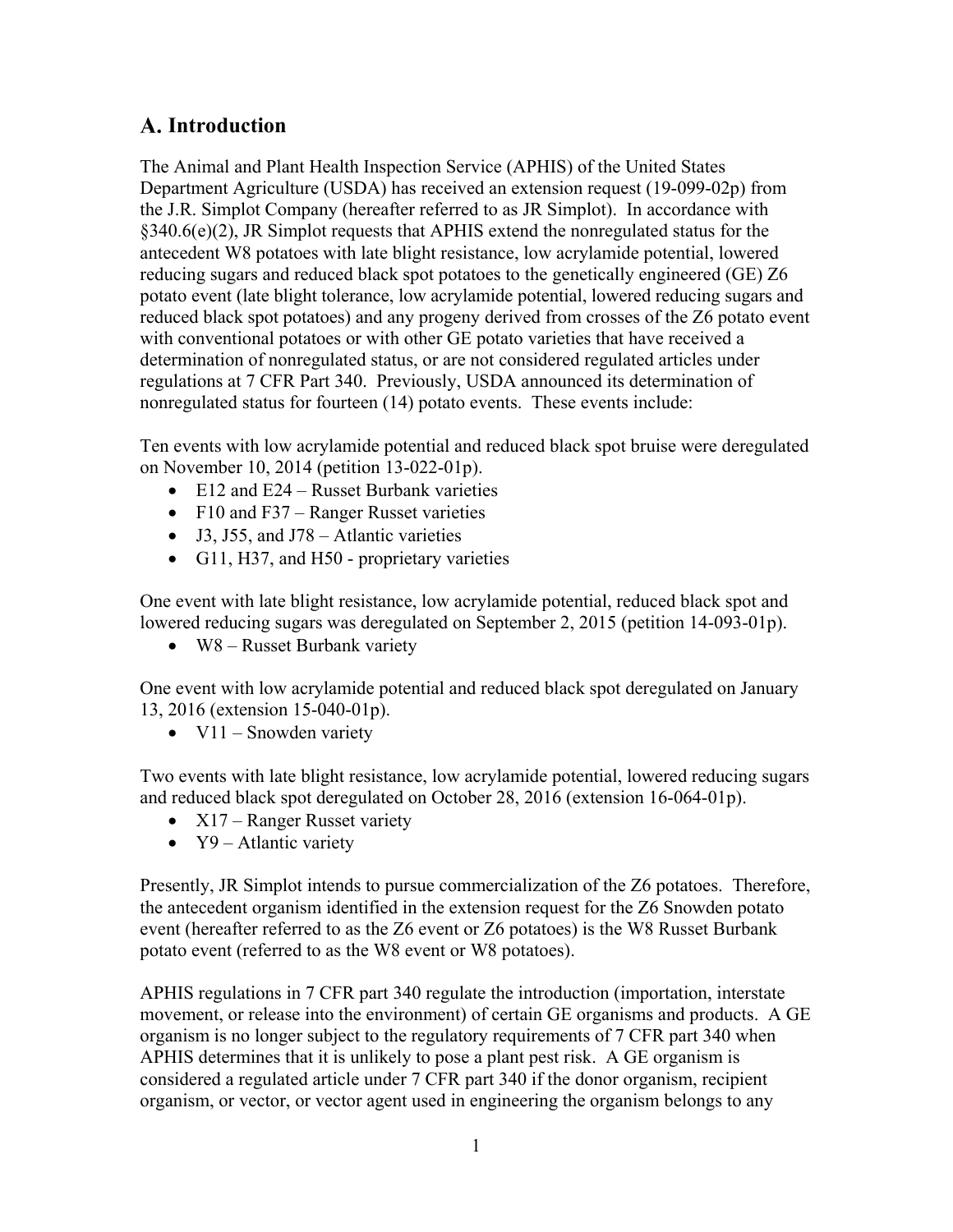genera or taxa designated in 7 CFR part 340.2 and meets the definition of plant pest, or is an unclassified organism and/or an organism whose classification is unknown, or any product which contains such an organism, or any other organism or product altered or produced through genetic engineering which the Administrator determines is a plant pest or has reason to believe is a plant pest. The Z6 event was produced by *Agrobacterium tumefaciens* mediated transformation of potato internode sections [\(Simplot 2019\)](#page-13-1), and some of the introduced border sequences come from plant pest organisms listed in 7 CFR part 340.2 [\(Simplot 2019\)](#page-13-1). Therefore, the Z6 event is considered a regulated article under APHIS regulations at 7 CFR part 340.

Potential impacts in this Plant Pest Risk Similarity Assessment are those that pertain to plant pest risk associated with the Z6 potatoes and their progeny and their use in the absence of confinement relative to the antecedent W8 potatoes. APHIS utilizes data and information submitted by the applicant, in addition to current literature, to determine if the Z6 potatoes are any more likely than W8 potatoes to pose a plant pest risk. APHIS specifies in 7 CFR part 340.6(e) that an extension request for nonregulated status shall include information to establish the similarity of the antecedent organism to the regulated article in question.

APHIS may also consider information relevant to reviews conducted by other agencies that are part of the 'Coordinated Framework for the Regulation of Biotechnology'[\(51 FR](#page-13-2)  [23302 1986;](#page-13-2) [57 FR 22984 1992\)](#page-13-3). Under the Coordinated Framework, the oversight of biotechnology-derived plants rests with USDA-APHIS, the Food and Drug Administration (FDA), and the Office of Pesticide Programs of the U.S. Environmental Protection Agency (EPA). Depending on the characteristics, certain biotechnologyderived products are subjected to review by one or more of these agencies.

As a food product, Z6 potatoes are within the scope of the FDA policy statement concerning regulation of food products derived from new plant varieties, including those developed by recombinant DNA techniques. JR Simplot has submitted to the FDA Center for Food Safety and Applied Nutrition for a voluntary safety and nutritional assessment of Z6 potatoes.

Z6 potatoes are also subject to registration by the EPA under the Federal Insecticide, Fungicide and Rodenticide Act because Z6 potatoes contain a plant-incorporated protectant. JR Simplot has submitted to the EPA for a Section 3 registration application for Z6 potatoes. Similar events W8, X17, and Y9 were registered by EPA on January 19, 2017 (8917-1, 8917-2, and 8917-3, respectively). Also, EPA is the U.S. regulatory agency primarily responsible for evaluating safety of the protein against *Phytophthora infestans* from *Solanum venturii* (VNT1) under the Federal Food, Drug, and Cosmetic Act. The EPA has issued a permanent tolerance exemption for the VNT1 protein in potato (40 CFR, §174.534).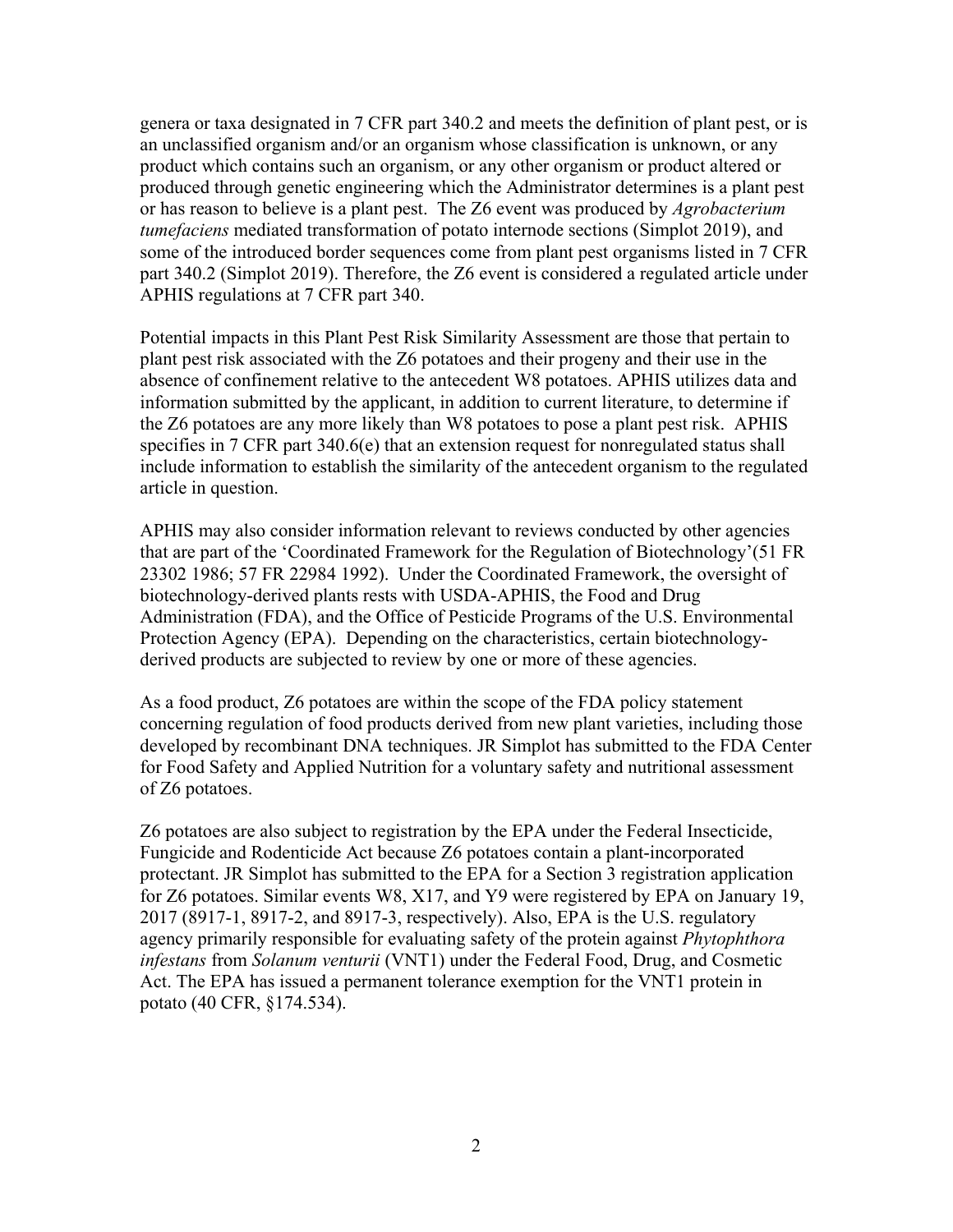#### <span id="page-6-0"></span>**Development of the Z6 Snowden potato**

JR Simplot used genetic engineering to introduce into the background of commercial potato cultivars four traits that are of interest to potato consumers, producers, and processors: late blight resistance, reduced acrylamide potential, lowered reducing sugars, and reduced black spot [\(Simplot 2014\)](#page-13-4). The Z6 event is a new potato event produced by introducing the same genes and traits into the Snowden variety, which is the  $2<sup>nd</sup>$  most popular potato variety used for making potato chips. Multiple traits would be difficult to achieve through conventional breeding. Potato is tetraploid, highly heterozygous and sensitive to inbreeding depression. Each potato parent variety must be independently transformed to achieve the desired phenotype in that variety. The same genetic constructs, pSIM1278 and pSIM1678, used to develop W8 potatoes were used to generate Z6 potatoes. The intended purpose of the antecedent W8 potato event and the Z6 event is to provide the potato processing industry with new varieties with late blight tolerance, low acrylamide potential, lowered reducing sugars and reduced black spot. All of these changes are intended to benefit potato consumers, producers, and processors. Late blight tolerance will lower the need for fungicides for control of late blight disease and lessen the discard of infected potatoes which would lead to increased yield and less chemical residues on potatoes, fields, and waste water. The low acrylamide potential is intended to benefit consumers because of concerns about the health effects of ingesting acrylamide, and to benefit the industry relative to Proposition 65. The proposition requires businesses to provide warnings to Californians about significant exposures to chemicals that cause cancer, birth defects or other reproductive harm. The lowered reducing sugars will allow for storage of potatoes for the fry and chip market at a lower temperature which would lower storage diseases and keep taste/color quality in the desired ranges. The reduced black spot bruise is intended to benefit consumers by providing a higher quality product, to benefit producers by reducing culls at delivery, and to benefit processors by reducing pick-outs.

APHIS completed a detailed plant pest risk assessment (PPRA) and environmental assessment (EA) for the antecedent W8 potatoes [\(https://www.aphis.usda.gov/aphis/ourfocus/biotechnology/permits-notifications](https://www.aphis.usda.gov/aphis/ourfocus/biotechnology/permits-notifications-petitions/petitions/petition-status)[petitions/petitions/petition-status\)](https://www.aphis.usda.gov/aphis/ourfocus/biotechnology/permits-notifications-petitions/petitions/petition-status). The EA fully addressed all resource areas of potential concern. In the antecedent petition, 14-093-01p, APHIS concluded on the basis of the EA that the impacts would not be significant. The agency issued Findings of No Significant Impacts (FONSI) and made a determination of nonregulated status for the antecedent event.

# <span id="page-6-1"></span>**Description of Inserted Genetic Material, Its Inheritance and Expression, Gene Products, and Changes to Plant Metabolism**

To inform the potential hazards resulting from the genetic modification and potential routes of exposure related to the inserted DNA and its expression products, APHIS assessed data and information presented in the extension request related to the similarity of the Z6 event to the antecedent W8 event and the transformation process; the source of the inserted genetic material and its function in both the donor organism and the GE crop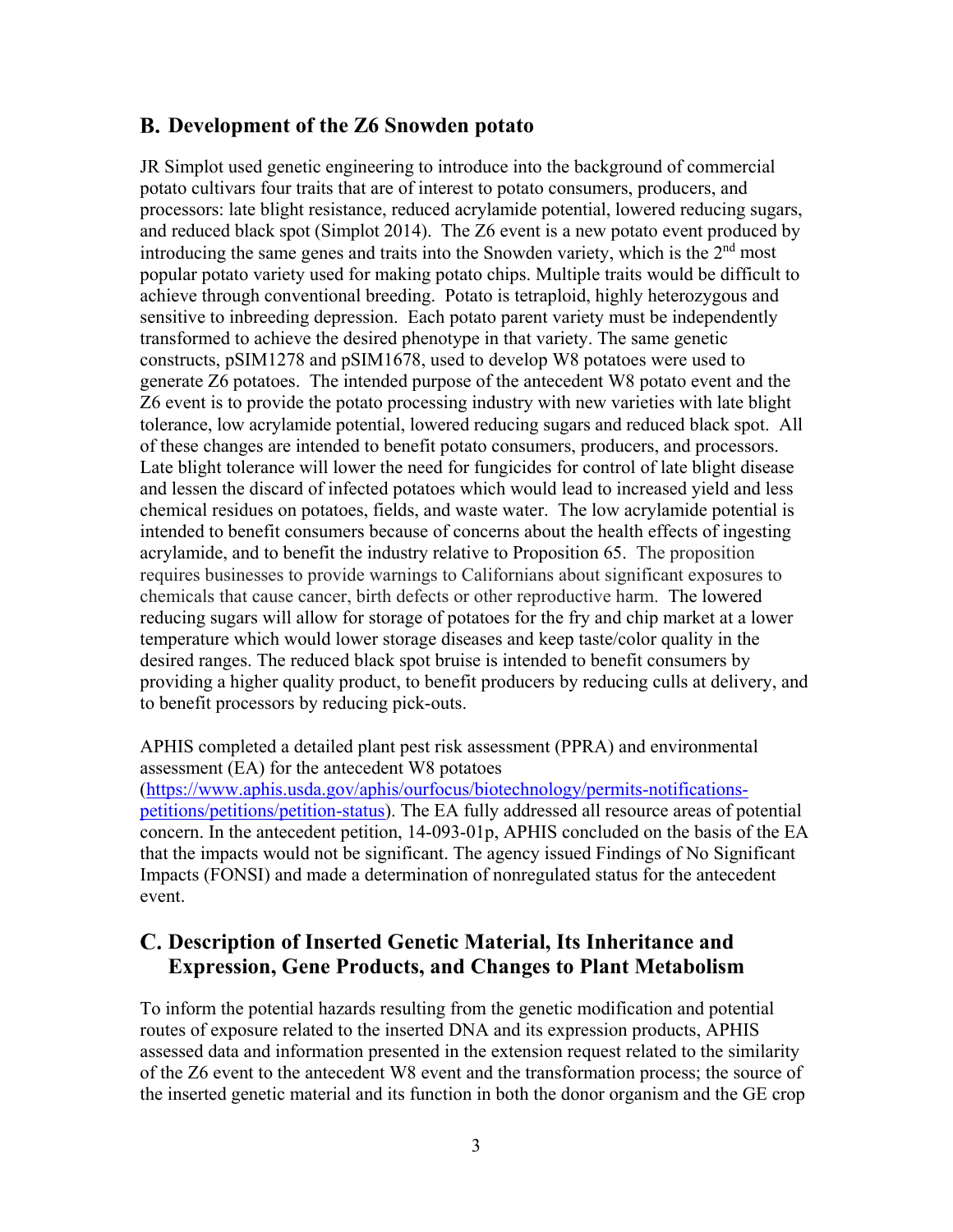event; and the integrity, stability and mode of inheritance of the inserted genetic material through sexual or asexual reproduction and the number of loci inserted.

APHIS also assessed data presented in the extension request on whether the genetic modification results in expression of new genes, proteins, or enzymes, suppression of existing genes and their products, or changes in plant metabolism or composition in the Z6 event. The assessment encompasses a consideration of the expressed double stranded RNA (dsRNA) and any observed or anticipated effects on plant metabolism including, e.g. any relevant changes in levels of metabolites, anti-nutrients, or nutrients in harvested potatoes derived from the Z6 event compared to the antecedent W8 event or those in the conventional counterparts and other comparators.

#### *Description of the genetic modification and inheritance of inserted DNA*

The same genetic constructs, pSIM1278 and pSIM1678, used to develop the antecedent W8 event, were used to generate the Z6 event [\(Simplot 2019\)](#page-13-1). The Z6 event was obtained by *Agrobacterium tumefaciens* mediated retransformation of V11 Snowden potato event with genetic construct pSIM1678. The V11 event was generated by transforming Snowden potato variety with genetic construct pSIM1278 [\(Simplot](#page-13-5) 2015), and was deregulated in 2016 under extension request 15-040-01p.

The T-DNA from the pSIM1278 construct down-regulates four potato gene transcripts through RNA interference (RNAi):

- The first cassette down-regulates expression of the potato asparagine synthetase-1 gene (*Asn1*) and the potato polyphenol oxidase-5 gene (*Ppo5*). This cassette is comprised of two 404-bp inverted repeat fragments of *Asn*1 and two 143-bp inverted repeat fragments of *Ppo5*. The *Asn1* and *Ppo5* fragments are arranged between the two convergent native potato promoters, the potato *Agp* promoter of the ADP glucose pyrophosphorylase gene (*Agp*) and the potato *Gbss* promoter of the granule-bound starch synthase gene (*Gbss*) that are primarily active in tubers. These promoters drive expression transcription of the inverted repeats to generate double-stranded RNA targeting the native potato genes *Asn1* and *Ppo5* for down-regulation, also known as gene silencing.
- The second cassette lowers reducing sugars by down-regulating the potato phosphorylase-L (*PhL*) gene and the potato starch-associated (*R1*) gene by targeting the down-regulation of their promoters. This cassette is comprised of an inverted repeat fragment of the 508-bp promoter region *PhL* and a 531-bp inverted repeat fragment of *R1*. Similar to the first cassette, the *PhL* and *R1* inverted repeat fragments are transcribed by the convergent potato *Agp* and *Gbss* promoters.

The T-DNA from pSIM1678 was designed to down-regulate the transcription of the potato vacuolar invertase gene (*Vlnv*) through RNAi and to express the *Rpi-vnt1* gene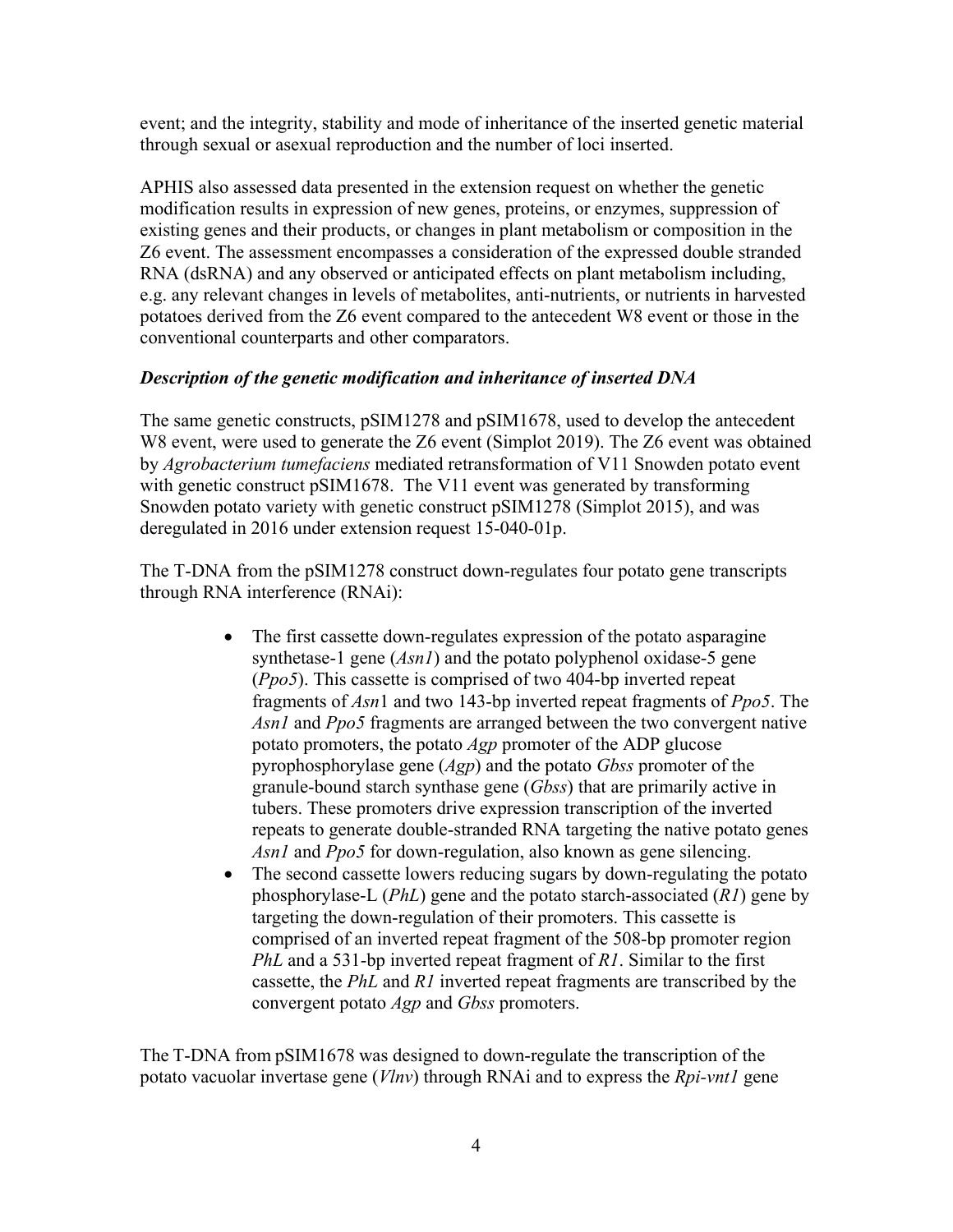(resistance against *P. infestans* from *S. venturii*). The pSIM1678 construct consists of the silencing cassette for the *VInv* gene and the expression cassette for *Rpi-vnt1* gene.

- The silencing cassette for the potato *Vlnv* gene consists of an inverted repeat sequence of the potato *Vlnv* gene sense orientation fragment (181bps) and anti-sense orientation fragment (504 bps) flanked by opposing plant promoters, *pGbss* and *pAgp*.
- The *Rpi-vnt1* gene expression cassette consists of the *Rpi-vnt1* gene coding sequence (2676 bps) region regulated by its native promoter and terminator sequences.

| <b>Construct</b> | <b>Gene Target</b>                  | <b>Mechanism</b>          | <b>Intended Trait</b>                    | <b>Intended Benefit</b>                                                                   |
|------------------|-------------------------------------|---------------------------|------------------------------------------|-------------------------------------------------------------------------------------------|
|                  | $Asn!$ : asparagine<br>synthetase-1 | RNAi down<br>regulation   | Reduces free<br>asparagine               | Contributes to low<br>acrylamide potential                                                |
| pSIM1278         | $RI:$ water<br>dikinase             | RNAi down<br>regulation   | Lowers reducing<br>sugars                | Contributes to low<br>acrylamide potential                                                |
|                  | $PhL$ :<br>phosphorylase L          | RNAi down<br>regulation   | Lowers reducing<br>sugars                | Contributes to low<br>acrylamide potential                                                |
|                  | $Ppo5$ : polyphenol<br>oxidase-5    | RNAi down<br>regulation   | Reduces enzymatic<br>darkening           | Reduced black spot                                                                        |
| pSIM1678         | VInv: vacuolar<br>invertase         | RNAi down<br>regulation   | Lowers<br>reducing sugars                | Prevents excess darkening<br>during frying and contributes<br>to low acrylamide potential |
|                  | $Rpi$ - $vnt!$ : R-gene             | Protein<br>overexpression | Confers protection<br>to $P$ . infestans | Late blight protection                                                                    |

Table 1. Summary of Z6 Genes and Intended Traits [\(Simplot 2019\)](#page-13-1)

#### *Expression of inserted DNA and changes in gene expression, new proteins or metabolism*

As with the previously deregulated potato events, the only novel protein expressed is the VNT1 protein for late blight protection. The antecedent W8 event and the Z6 event contain no marker genes. APHIS reviewed the information provided by JR Simplot in the extension request and determined the following:

- The Z6 event contains a single copy of the insert from pSIM1278 (previously deregulated; 15-140-01p) and a single copy of the insert from pSIM1678 as demonstrated by molecular analyses.
- The T-DNA is stably inherited from generation to generation.
- The Z6 event does not contain any back bone sequence of extraneous DNA fragments from the transformation plasmid.
- The Z6 event contains stable, well-characterized inserts similar to the antecedent W8 potato event.
- There were no changes in gene expression, metabolism or additional proteins between the Z6 event and the antecedent W8 event.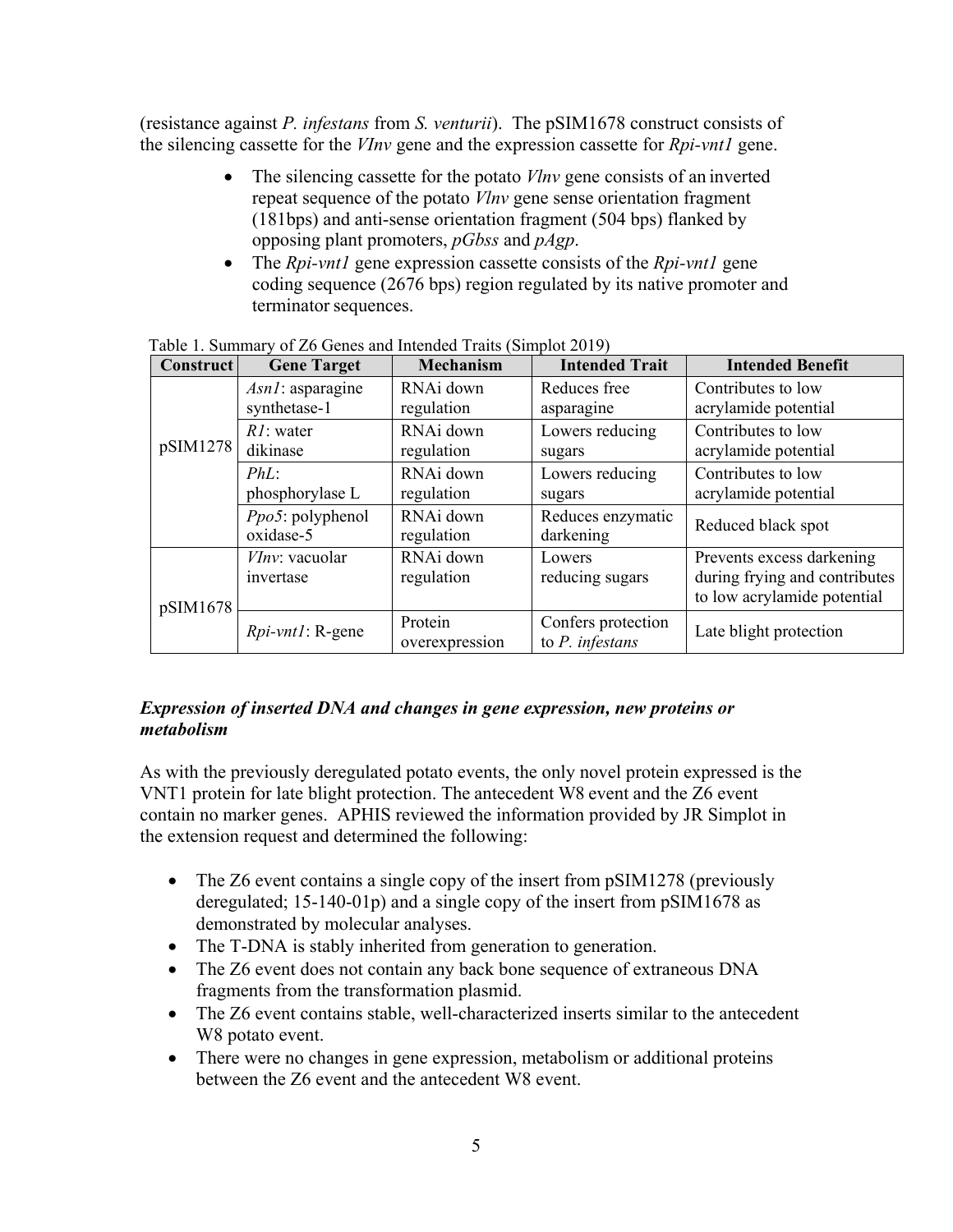### <span id="page-9-0"></span>**Potential Plant Pest and Disease Impacts**

APHIS assessed data and information presented in the extension request related to the similarity of the Z6 event to the antecedent W8 event to determine whether potential plant pest or disease impacts are likely to result from the transformation process, from DNA sequences from plant pests, or from any other expression products, new enzymes, proteins or changes in plant metabolism or composition in the Z6 event that are known or anticipated to cause disease symptoms, or to affect plant pests or diseases or plant defense responses. APHIS also assessed whether the Z6 event is more likely to have significantly increased disease and pest susceptibility as compared to antecedent W8 event. Impacts or changes in similarity to the antecedent W8 event to the Z6 event were assessed to determine if they would (1) affect and/or result in significant introduction or spread of a damaging pest or disease to other plants; (2) result in the introduction, spread, and/or creation of a new disease; and/or (3) result in a significant exacerbation of a pest or disease for which APHIS has a control program.

Plant Protection and Quarantine (PPQ) is an APHIS program that safeguards agriculture and natural resources from the entry, establishment, and spread of animal and plant pests and noxious weeds into the United States; and supports trade and exports of U.S. agricultural products. PPQ responds to new introductions of plant pests to eradicate, suppress, or contain them through various programs in cooperation with state departments of agriculture and other government agencies. These may be an emergency or longer term domestic programs that target a specific pest. A variety of insect, plant disease, mollusk, nematode or weed programs exist [\(APHIS 2019\)](#page-13-6), however, none specifically target pests of the Z6 event.

Because the genetic makeup of the GE traits of the Z6 event is identical to the previously deregulated antecedent W8 event, no significant changes in composition are expected from the expression of the inserted genes in the Z6 event. Similarly, the Z6 event is not expected to differ from the antecedent W8 event in its ability to harbor or transmit plant pathogens or pests and cause indirect plant pest effects on other agricultural products.

# <span id="page-9-1"></span>**Potential Impacts on Non-target Organisms Beneficial to Agriculture**

APHIS has previously evaluated the potential impacts on non-target organisms beneficial to agriculture that could result from the deregulation of the antecedent W8 event. The W8 event was determined by APHIS to be unlikely to have an adverse effect on nontarget organisms in the environment. The genetic constructs, pSIM1278 and pSIM1678, used to develop the deregulated variety contain DNA sequences intended to downregulate five genes through the mechanism of RNA interference (RNAi) and to express *Rpi-vnt1* (Table 1).

The same genetic constructs, pSIM1278 and pSIM1678, used to develop the previously deregulated W8 event, were used to develop the Z6 event. Therefore, based on the high similarity of the Z6 event to the antecedent W8 event, the compositional similarity of the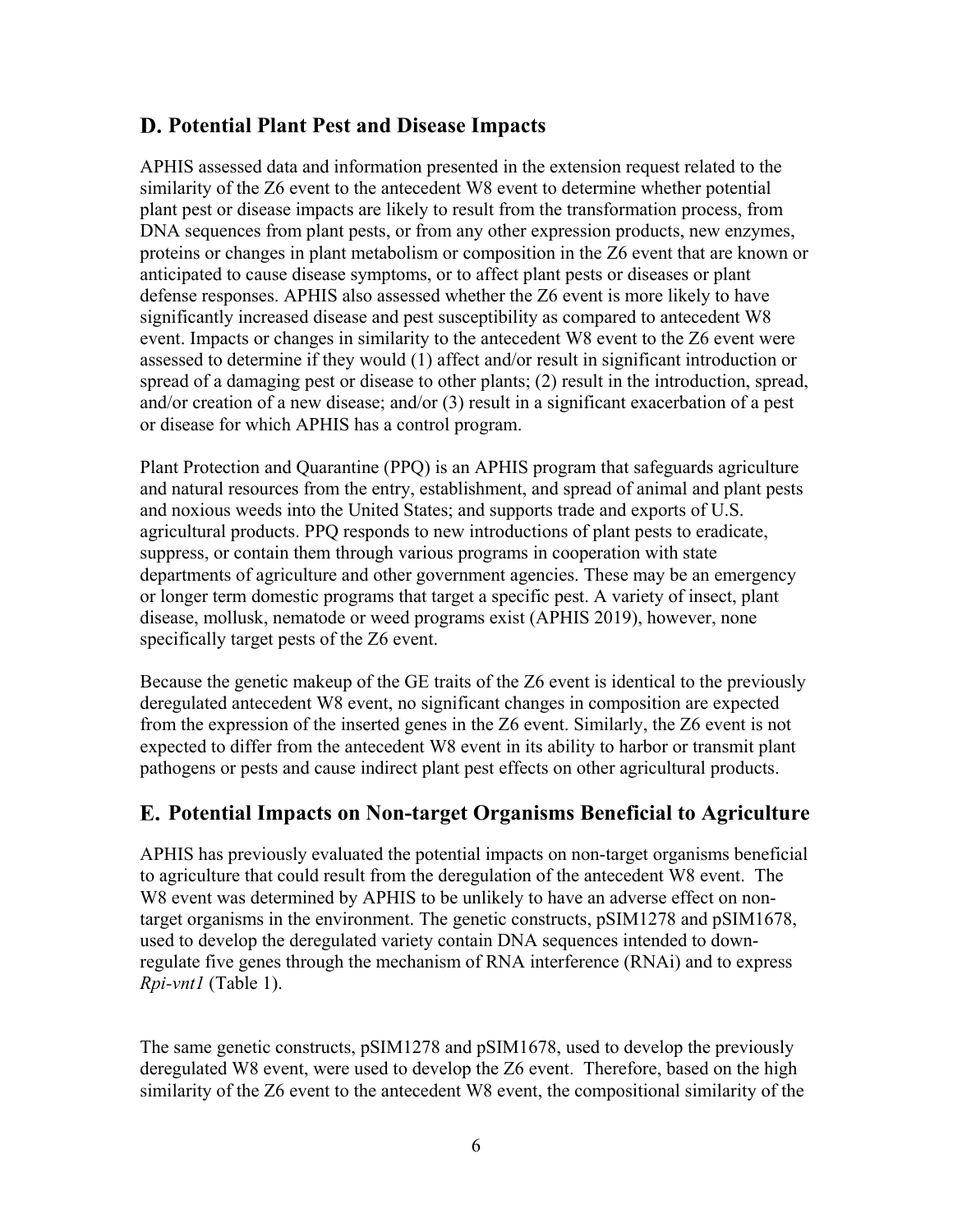Z6 event to its parent variety, the unlikely impacts of non-target effects due to RNAi, and on the finding that the antecedent W8 event was unlikely to harm non-target organisms, APHIS concludes that it is unlikely that the Z6 event will have an adverse effect on nontarget organisms, including those beneficial to agriculture.

# <span id="page-10-0"></span>**Potential for Enhanced Weediness of the Z6 Snowden Potato**

The biology of potato is well studied and understood [\(OECD 1997,](#page-13-7) [Simplot 2019\)](#page-13-1). As documented in the Plant Pest Risk Assessment [\(USDA APHIS 2015\)](#page-13-8) of the antecedent W8 event, potatoes are not known to be weedy or persistent; they are incapable of survival outside of cultivation [\(Holm et al. 1979;](#page-13-9) [Muenscher 1980;](#page-13-10) [Love 1994;](#page-13-11) [OECD](#page-13-7)  [1997\)](#page-13-7).

In addition to considerations of the known biology of potato, APHIS analyzed information submitted in the petition on the antecedent organism on a suite of agronomic characteristics and plant-disease and plant-insect interactions. This agronomic data showed that the antecedent W8 event was not different than its non-transgenic comparator. The assessments concluded that the antecedent was unlikely to become a weed. In addition, APHIS has also assessed the potential weediness of many other GE potato events representing a variety of traits. For both the antecedent and the other GE potato events, it was concluded that the new GE traits would not make the Z6 event more likely to become a weed. Therefore, because of the similarity of the Z6 event to the antecedent W8 event, APHIS has determined that the Z6 event is not likely to be a weed.

# <span id="page-10-1"></span>**Potential Impacts on the Weediness of Any Other Plants with which the Z6 Snowden Potato Can Interbreed**

APHIS evaluated the potential for gene introgression to occur from the antecedent W8 event to sexually compatible wild relatives and considered whether such introgression would result in increased weediness. Those assessments found that among native *Solanum* spp. in the United States, cultivated potato is potentially sexually-compatible only with the two species, *S. jamesii* and *S. stoloniferum* (previously *S. fendleri*) [\(Spooner](#page-13-12)  [et al. 2004\)](#page-13-12). Neither of these species is listed on U.S. or State weed lists [\(USDA NRCS](#page-13-13)  [2019\)](#page-13-13). Gene flow, hybridization and/or introgression of the introduced genetic material from JR Simplot potatoes to the wild relatives, *S. stoloniferum* and *S. jamesii,* is unlikely to occur. In the case of *S. stoloniferum*, where there is a remote possibility of gene introgression, APHIS concluded that even if such introgression were to occur, this species is not considered a weed.

APHIS concluded that the gene silencing cassettes originating from the antecedent W8 event were unlikely to impact the weediness of this wild species since the antecedent W8event does not exhibit characteristics to be any weedier than other cultivated potatoes. Therefore, the Z6 event is not expected to increase the weed risk potential of other species with which it can interbreed in the United States and its territories based on its similarity to the antecedent W8 event.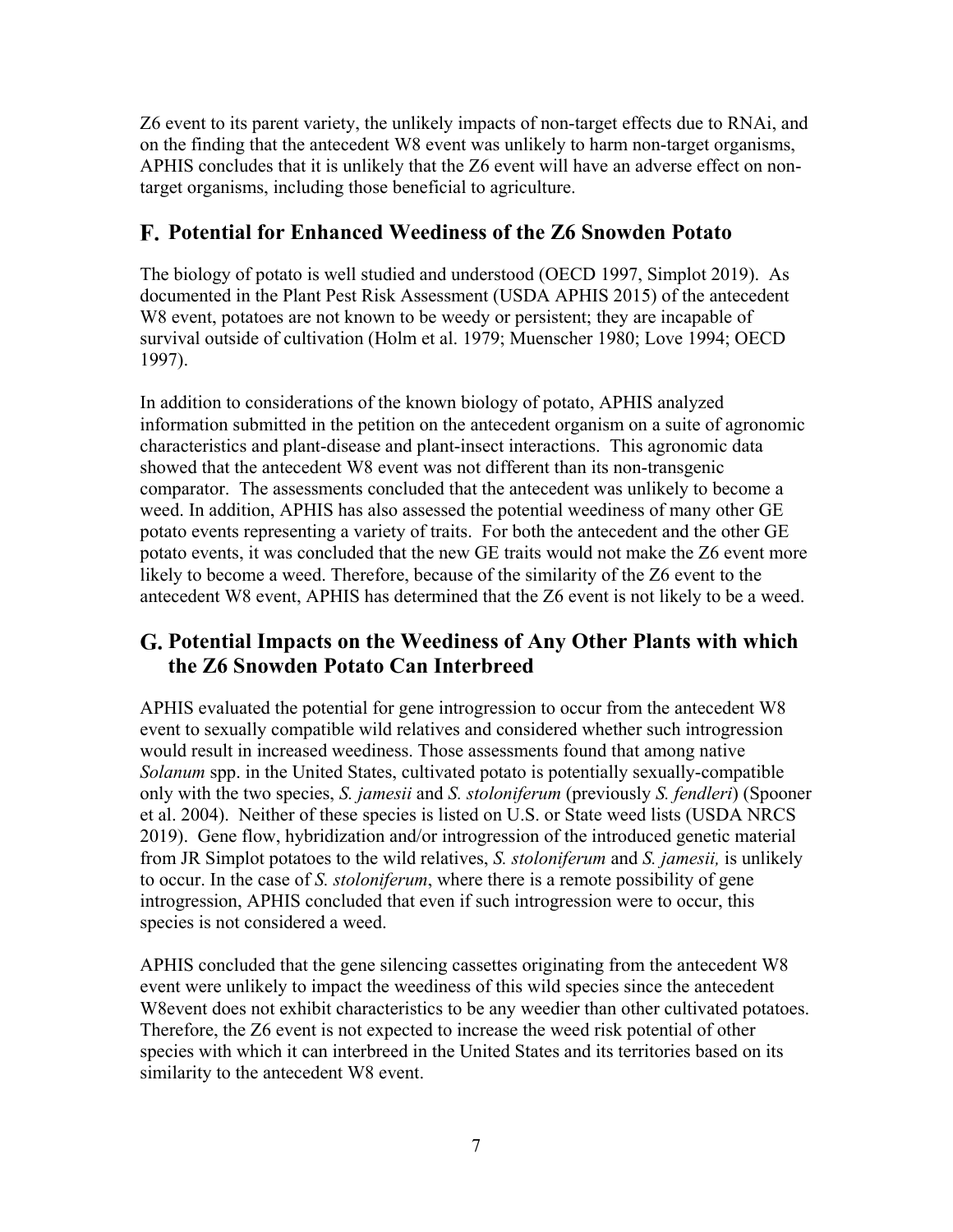## <span id="page-11-0"></span>**Potential Changes to Agriculture or Cultivation Practices**

APHIS assessed whether significant changes to agricultural or cultivation practices from the antecedent W8 event are likely to impact plant diseases or pests or their management, including any APHIS control programs. This includes consideration of any changes in pesticide applications, tillage, irrigation, harvesting, etc. as they relate to plant pests and diseases.

APHIS did not identify any significant changes to agricultural or cultivation practices (e.g. pesticide applications, tillage, irrigation, harvesting, rotations, management of volunteers, etc.) from the antecedent potato event and concluded that no impact on plant diseases or pests or their management is likely to occur. Based on the similarity of the Z6 event to the antecedent W8 event with the same GE traits, APHIS concludes that it is unlikely that any significant changes to agriculture or cultivation practices would be associated with the Z6 event and therefore no impact on plant diseases or pests of their management is likely to occur.

### <span id="page-11-1"></span>**Potential Impacts from Transfer of Genetic Information to Organisms with which the Z6 Snowden Potato Cannot Interbreed**

APHIS has previously examined the potential for the antecedent W8 event, expressing RNA interference (RNAi) of the *Asn1, R1, PhL*, *Ppo5* and *VInv* genes to be horizontally transferred without sexual reproduction to other organisms and whether such an event could lead directly or indirectly to disease, damage, injury or harm to plants, including the creation of new or more virulent pests, pathogens, or parasitic plants. The horizontal gene transfer (HGT) between unrelated organisms is one of the most intensively studied fields in the biosciences since 1940, and the issue gained extra attention with the release of transgenic plants into the environment [\(Dröge et al. 1998\)](#page-13-14). Potential risks from stable HGT from GE organisms to another organism without reproduction or human intervention has been reviewed [\(Keese 2008\)](#page-13-15). Mechanisms of HGT include conjugation, transformation and transduction, and other diverse mechanisms of DNA and RNA uptake and recombination and rearrangement, most notably through viruses and mobile genetic elements. APHIS has previously reviewed the potential for HGT from GE potato to bacteria, fungi, invertebrates, viruses, and parasitic plants [\(USDA APHIS 2015\)](#page-13-8).

APHIS previously concluded that HGT of the inserted genetic material from the antecedent W8 event to other organisms is highly unlikely, and is not expected to lead directly or indirectly to disease, damage, injury or harm to plants, including the creation of new or more virulent pests, pathogens, or parasitic plants. Therefore, APHIS concludes that HGT from the Z6 event to other organisms is also highly unlikely.

# <span id="page-11-2"></span>**Conclusion**

APHIS has reviewed the information submitted in the extension request, supporting documents, and other relevant information to assess the similarity of plant pest risk of the Z6 event compared to the antecedent W8 event. APHIS concludes that the Z6 event is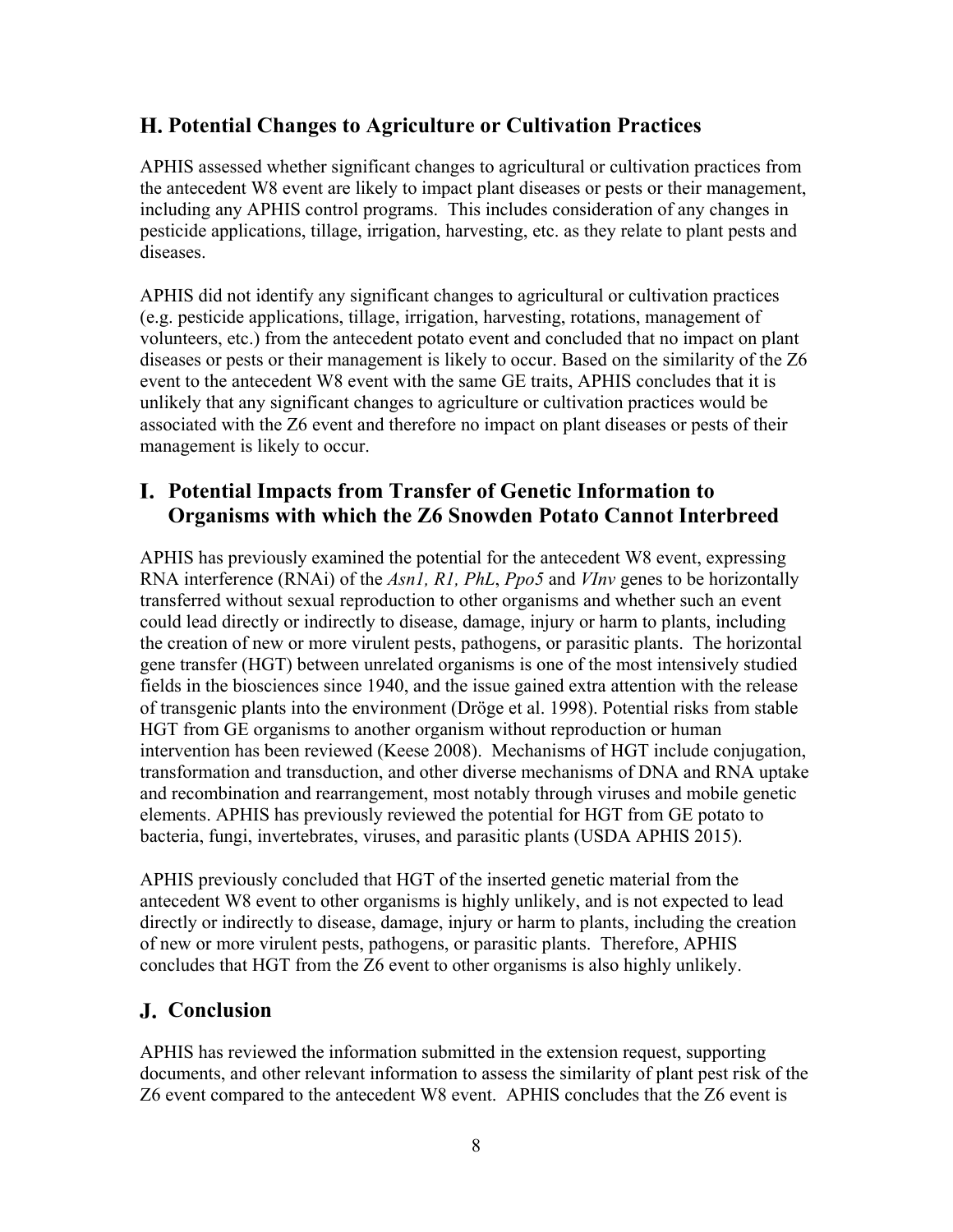**not more likely** to pose a plant pest risk than the previously deregulated antecedent W8 event.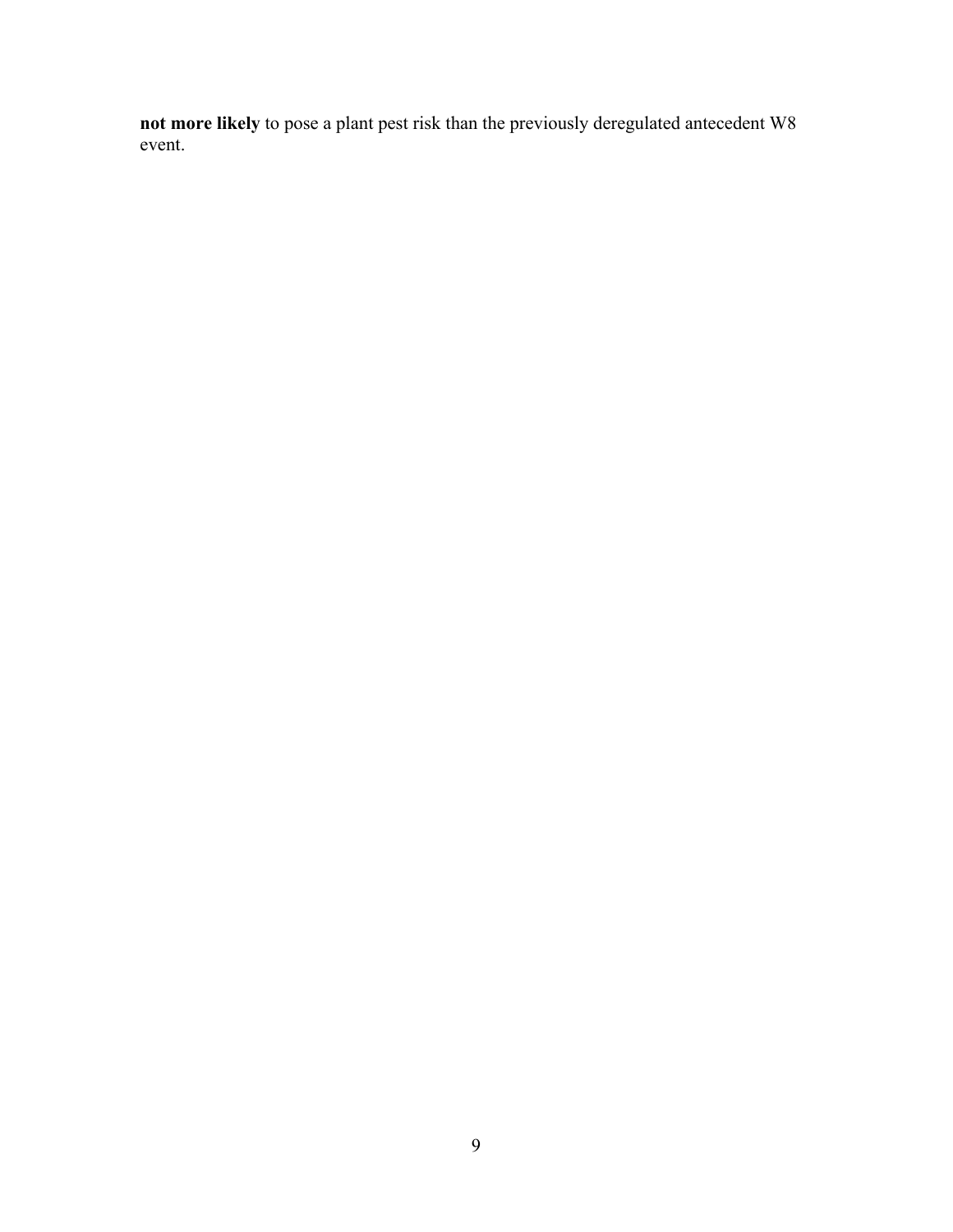#### <span id="page-13-0"></span>K. **References**

<span id="page-13-2"></span>51 FR 23302. 1986. *Coordinated Framework for Regulation of Biotechnology*.

- <span id="page-13-3"></span>57 FR 22984. 1992. *Statement of Policy: Foods Derived from New Plant Varieties*.
- <span id="page-13-6"></span>APHIS. 2019. *Plant Pest Program Information*. Retrieved from https:/[/www.aphis.usda.gov/aphis/ourfocus/planthealth](http://www.aphis.usda.gov/aphis/ourfocus/planthealth) Last accessed 10/8/2019.
- <span id="page-13-14"></span>Dröge M, Pühler A, and Selbitschka W. 1998. *Horizontal gene transfer as a biosafety issue: A natural phenomenon of public concern*. Journal of Biotechnology 64, pp. 75–90. Retrieved from

<http://www.sciencedirect.com/science/article/pii/S0168165698001059>

- <span id="page-13-9"></span>Holm L, Pancho J, Herberger J, and Plucknett D. 1979. *A geographical atlas of world weeds*. John Wiley and Sons.
- <span id="page-13-15"></span>Keese P. 2008. *Risks from GMOs due to horizontal gene transfer*. Environ Biosafety Res 7, pp. 123-149. Retrieved from<http://www.ncbi.nlm.nih.gov/pubmed/18801324>
- <span id="page-13-11"></span>Love S. 1994. *Ecological risk of growing transgenic potatoes in the United States and Canada*. American Potato Journal 71, pp. 647-658. Retrieved from https://link.springer.com/article/10.1007/BF02851433
- <span id="page-13-10"></span>Muenscher W. 1980. *Weeds Secton Edition*. Cornell University Press.
- <span id="page-13-7"></span>OECD. 1997. *Consensus Document on the Biology of Solanum tuberosum subsp. tuberosum (potato)*. Directorate, Environment. Retrieved from <http://www.oecd.org/science/biotrack/46815598.pdf>
- <span id="page-13-4"></span>Simplot. 2014. *Petition (14-093-01p) for Determination of NonRegulated Status for Innate Potatoes with Late Blight Resistance, Low Acrylamide Potential, Reduced Black Spot and Lowered Reducing Sugars: Russet Burbank Event W8.*
- <span id="page-13-5"></span>Simplot. 2015. *Petition (15-140-01p) for Extension of NonRegulated Status for V11 Potatoes with Low Acrylamide Potential and Reduced Black Spot.*
- <span id="page-13-1"></span>Simplot. 2019. *Petition (19-099-02p) for Extension of NonRegulated Status for Z6 Potatoes with Late Blight Protection, Low Acrylamide Potential, Lowered Reducing Sugars, and Reduced Black Spot.*
- <span id="page-13-12"></span>Spooner D, van den Berg R, Rodriguez A, Bamberg J, Hijmans R, and Cabrera S. 2004. *Wild Potatoes (Solanum section Petota; Solanaceae) of North and Central America*. Systematic Botany Monographs 68, pp. 1-209. Retrieved from https://vcru.wisc.edu/spoonerlab/pdf/Syst.%20Bot.%20Monogr.%20vol%2068%2 02004.pdf
- <span id="page-13-8"></span>USDA APHIS. 2015. *Plant Pest Risk Assessment on JR Simplot Company Petition (14- 093-01p) for Determination of Nonregulated Status for Innate Potatoes with Late Blight Resistance, Low Acrylamide Potential, Reduced Black Spot and Lowered Reducing Sugars: Russet Burbank Event W8*.
- <span id="page-13-13"></span>USDA NRCS. 2019. *Introduced, invasive, and noxious plants.* United States Department of Agriculture, Natural Resources Conservation Service. Retrieved from https://plants.usda.gov/java/noxiousDriver Last accessed October 8, 2019.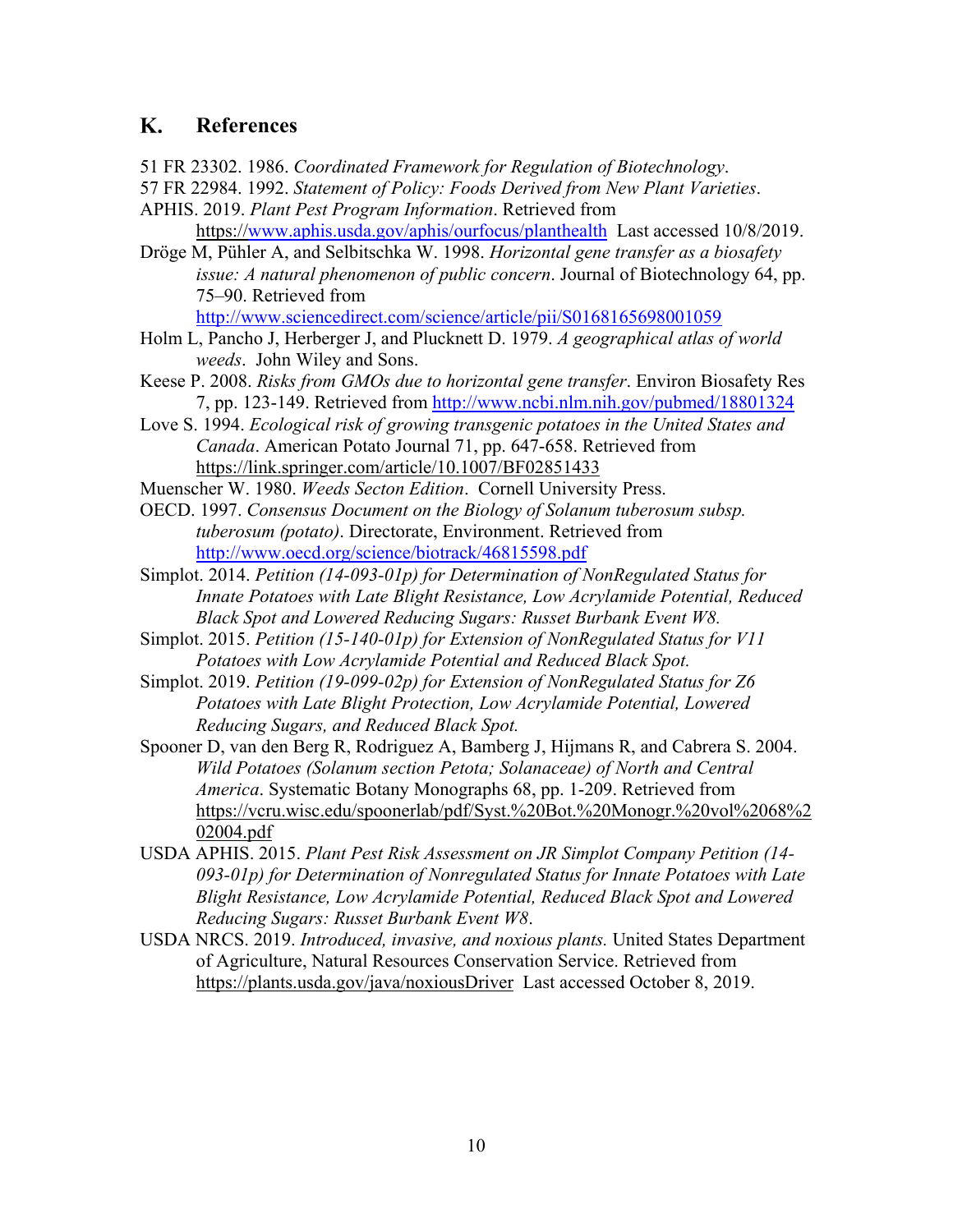<span id="page-14-0"></span>

| L. Similarity Table |              |                                                                                                                                                                                                                                                                                                                    |                                                                                                                                                                                                                                                                                                                                   |                                                                                    |
|---------------------|--------------|--------------------------------------------------------------------------------------------------------------------------------------------------------------------------------------------------------------------------------------------------------------------------------------------------------------------|-----------------------------------------------------------------------------------------------------------------------------------------------------------------------------------------------------------------------------------------------------------------------------------------------------------------------------------|------------------------------------------------------------------------------------|
| <b>Description</b>  |              | <b>Extension Request</b><br>SPS-000Z6-5 (Z6)<br>19-099-02p                                                                                                                                                                                                                                                         | Antecedent<br><b>SPS-000W8-4 (W8)</b><br><b>Petition 14-093-01p</b>                                                                                                                                                                                                                                                               | <b>Comments</b>                                                                    |
| Organism            |              | <b>Potato</b>                                                                                                                                                                                                                                                                                                      | <b>Potato</b>                                                                                                                                                                                                                                                                                                                     |                                                                                    |
| Phenotype           |              | Late Blight Protection<br>Low Acrylamide Potential<br><b>Lowered Reducing Sugars</b><br>Reduced Black Spot                                                                                                                                                                                                         | <b>Late Blight Resistance</b><br>Low Acrylamide Potential<br><b>Lowered Reducing Sugars</b><br>Reduced Black Spot                                                                                                                                                                                                                 | Same phenotypes<br>Late Blight Resistance was changed to Late Blight<br>Protection |
| Genotype            | Asn1<br>Ppo5 | <b>Construct pSIM1278</b><br>First cassette<br>ADP glucose<br>pyrophosphorylase<br>promoter from S.<br>tuberosum<br>Asn1 from S. tuberosum<br>(RNAi)<br>Ppo5 gene from S.<br>verrucosum (RNAi)<br>10-Kb spacer from $S$ .<br>tuberosum to create hairpin<br>Gbss granule-bound starch<br>synthase promoter from S. | <b>Construct pSIM1278</b><br>First cassette<br>ADP glucose<br>pyrophosphorylase<br>promoter from S.<br>tuberosum<br>Asn1 from S. tuberosum<br>(RNAi)<br><i>Ppo5</i> gene from <i>S</i> .<br>verrucosum (RNAi)<br>10-Kb spacer from S.<br>tuberosum to create hairpin<br>Gbss granule-bound starch<br>synthase promoter from $S$ . | Same genes, promoters, and spacers                                                 |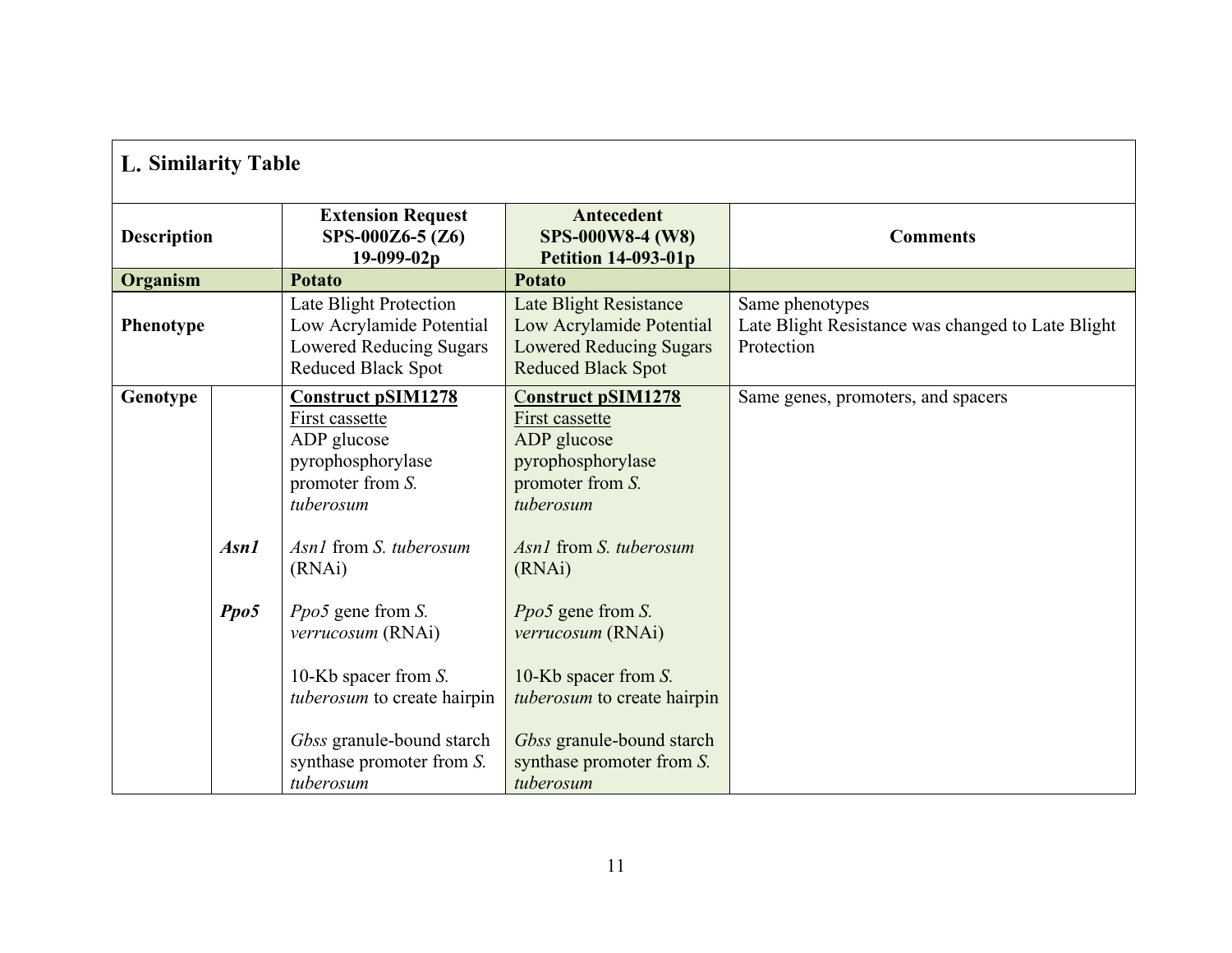|          |             | <b>Extension Request</b><br>SPS-000Z6-5 (Z6)<br>19-099-02p                           | Antecedent<br><b>SPS-000W8-4 (W8)</b><br><b>Petition 14-093-01p</b>                  | <b>Comments</b>                     |
|----------|-------------|--------------------------------------------------------------------------------------|--------------------------------------------------------------------------------------|-------------------------------------|
| Genotype |             | Second cassette<br>ADP glucose<br>pyrophosphorylase<br>promoter from S.<br>tuberosum | Second cassette<br>ADP glucose<br>pyrophosphorylase<br>promoter from S.<br>tuberosum | Same genes, promoters, and spacers. |
|          | R1          | fragment of the $R1$<br>promoter sequence from $S$ .<br>tuberosum (RNAi)             | fragment of the $R1$<br>promoter sequence from $S$ .<br>tuberosum (RNAi)             |                                     |
|          | <b>PhL</b>  | fragment of the PhL<br>promoter from S.<br>tuberosum (RNAi)                          | fragment of the PhL<br>promoter from S.<br>tuberosum (RNAi)                          |                                     |
|          |             | Spacer-2, a 257 bp<br>fragment from S.<br>tuberosum to create hairpin                | Spacer-2, a 257 bp<br>fragment from S.<br>tuberosum to create hairpin                |                                     |
|          |             | <b>Construct pSIM1678</b>                                                            | <b>Construct pSIM1678</b>                                                            | Same genes, promoters, and spacers. |
|          | <i>vnt1</i> | <i>Rpi-vnt1</i> gene coding<br>sequence (R-Over<br>expression) from S.<br>venturii.  | <i>Rpi-vnt1</i> gene coding<br>sequence (R-Over<br>expression) from S.<br>venturii.  |                                     |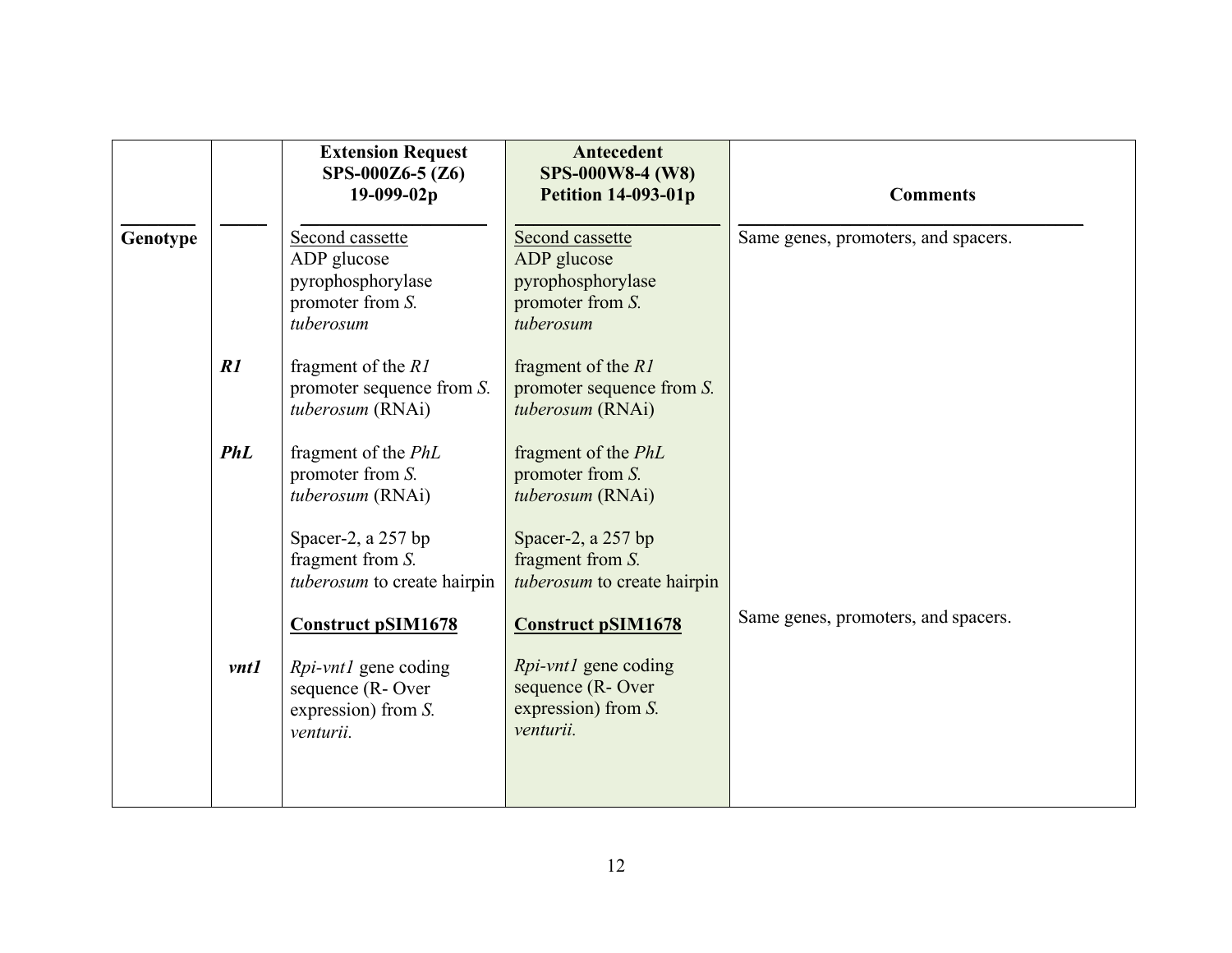|                                         |           | <b>RNAi</b> cassette                                                                                              | <b>RNAi</b> cassette                                                                                              | Same genes, promoters, and spacers. |
|-----------------------------------------|-----------|-------------------------------------------------------------------------------------------------------------------|-------------------------------------------------------------------------------------------------------------------|-------------------------------------|
|                                         | $V \ln v$ | <i>VInv</i> gene fragment (sense)<br>orientation $-498bp + 181$<br>from S. tuberosum var.<br><b>Ranger Russet</b> | <i>VInv</i> gene fragment (sense)<br>orientation $-498bp + 181$<br>from S. tuberosum var.<br><b>Ranger Russet</b> |                                     |
|                                         |           | VInv gene fragment<br>(anti-sense orientation -<br>504bp) from S. tuberosum<br>var. Ranger Russet                 | <i>VInv</i> gene fragment<br>$(anti-sense orientation –$<br>504bp) from S. tuberosum<br>var. Ranger Russet        |                                     |
| <b>Transformation</b><br><b>Method</b>  |           | Agrobacterium<br>tumefaciens-mediated                                                                             | Agrobacterium<br>tumefaciens-mediated                                                                             | Same                                |
| <b>Insert and Copy</b><br><b>Number</b> |           | Single intact insertions                                                                                          | Single intact insertions                                                                                          | Same                                |
| <b>Description</b>                      |           | <b>Extension Request</b><br>SPS-000Z6-5 (Z6)<br>19-099-02p                                                        | <b>Antecedent</b><br><b>SPS-000W8-4 (W8)</b><br><b>Petition 14-093-01p</b>                                        |                                     |
| Compositional<br>analysis               |           | Compositionally equivalent<br>to conventional potato                                                              | Compositionally equivalent<br>to conventional potato                                                              | Same                                |
| <b>Backbone Absent</b>                  |           | Yes                                                                                                               | Yes                                                                                                               | Same                                |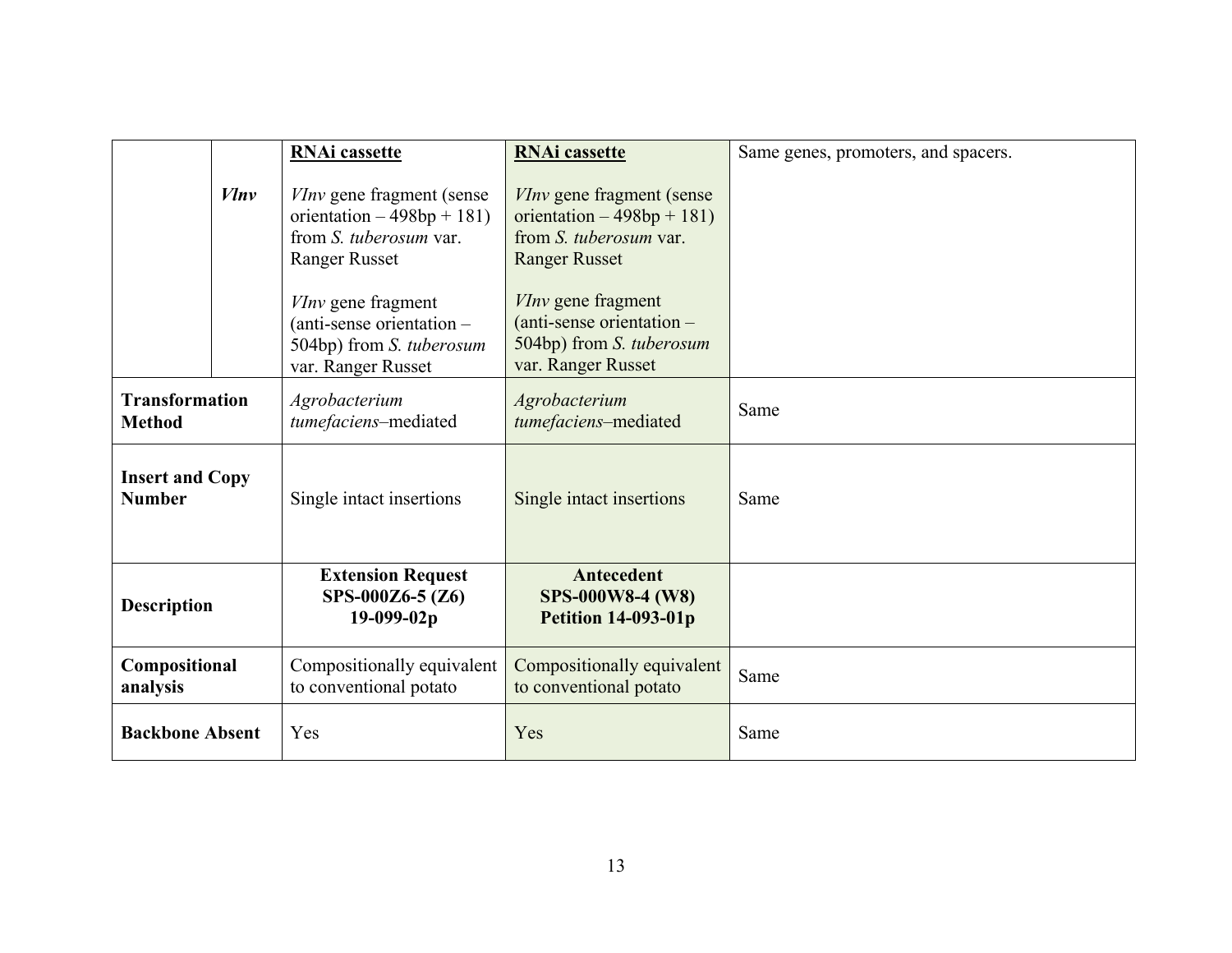|                                      | <i>Asn1</i> : reduces free<br>asparagine                                                                                                                                                                                                                                                                                     | Asn1: reduces free<br>asparagine                                                                                                                                                                                                                                                                                             |                    |
|--------------------------------------|------------------------------------------------------------------------------------------------------------------------------------------------------------------------------------------------------------------------------------------------------------------------------------------------------------------------------|------------------------------------------------------------------------------------------------------------------------------------------------------------------------------------------------------------------------------------------------------------------------------------------------------------------------------|--------------------|
|                                      | <i>R1</i> : lowers reducing sugars                                                                                                                                                                                                                                                                                           | <i>R1</i> : lowers reducing sugars                                                                                                                                                                                                                                                                                           |                    |
|                                      | <i>PhL</i> : lowers reducing<br>sugars                                                                                                                                                                                                                                                                                       | <i>PhL</i> : lowers reducing<br>sugars                                                                                                                                                                                                                                                                                       |                    |
|                                      | <i>Ppo5</i> : reduces enzymatic<br>browning                                                                                                                                                                                                                                                                                  | <i>Ppo5</i> : reduces enzymatic<br>browning                                                                                                                                                                                                                                                                                  |                    |
| <b>Mechanism of</b><br><b>Action</b> | <i>Rpi-vnt1</i> : R-gene (over<br>expression)<br>Confers resistance to<br>P. infestans and confers<br>late blight resistance<br><i>VInv:</i> vacuolar invertase<br>(RNAi) down-regulation<br>and lowers reducing sugars<br>and prevents excess<br>darkening during frying<br>and contributes to low<br>acrylamide potential. | <i>Rpi-vnt1</i> : R-gene (over<br>expression)<br>Confers resistance to<br>P. infestans and confers<br>late blight resistance<br><i>VInv:</i> vacuolar invertase<br>(RNAi) down-regulation<br>and lowers reducing sugars<br>and prevents excess<br>darkening during frying<br>and contributes to low<br>acrylamide potential. | Same as Antecedent |
| Date of antecedent<br><b>EA/EIS</b>  | N/A                                                                                                                                                                                                                                                                                                                          | <b>July 2014</b>                                                                                                                                                                                                                                                                                                             |                    |